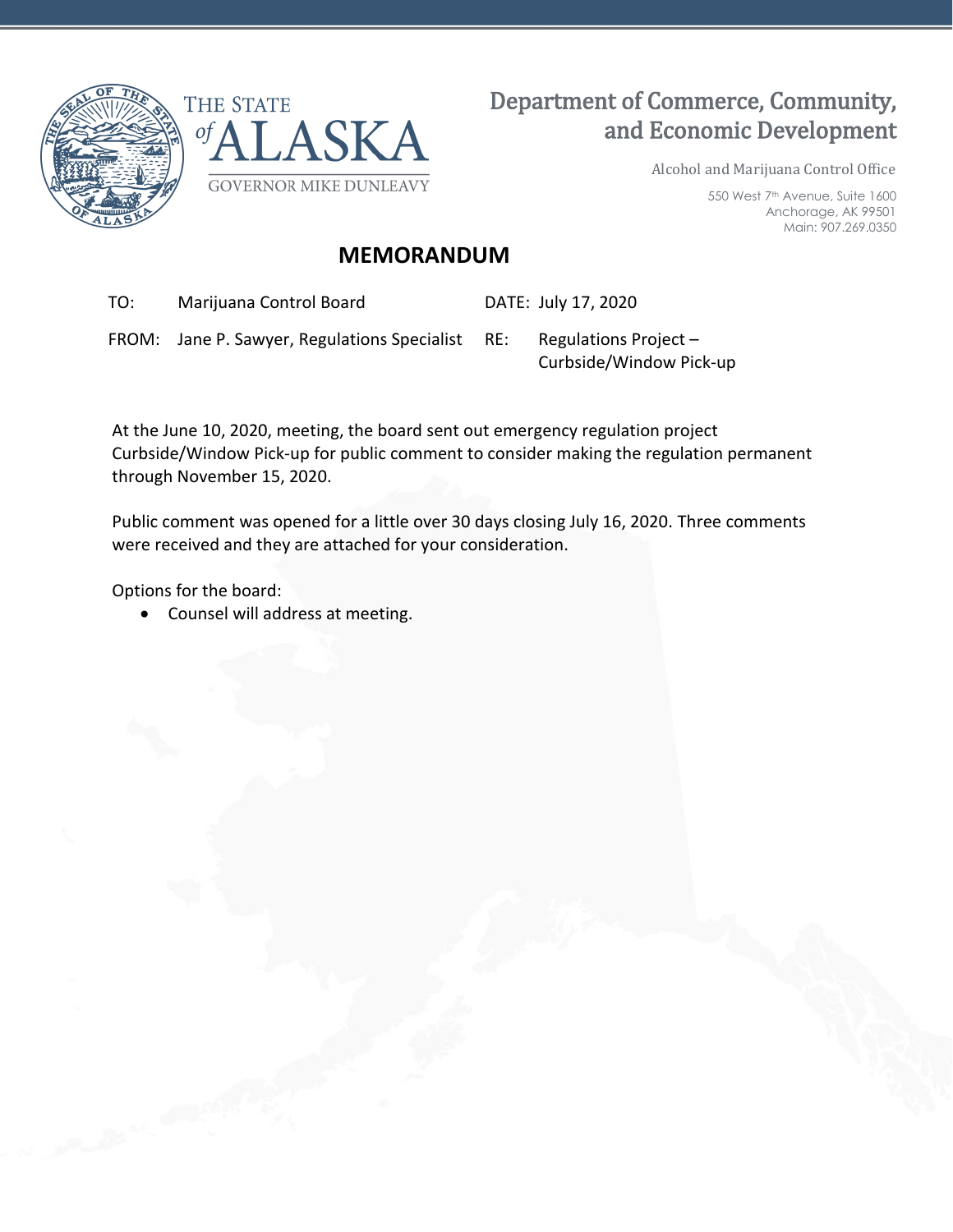(Words in boldface and underlined indicate language being added; words [CAPITALIZED AND BRACKETED] indicate language being deleted.)

The emergency regulation 3 AAC 306.995 is made permanent and that section is amended to read:

3 AAC 306.995. **Internet and phone orders; exterior window or curbside pickup.** (a) A retail marijuana store licensed under 3 AAC 306.300 may accept internet or telephonic orders of marijuana or marijuana products from consumers if consumers intend to be physically present at the time of purchase on the licensed premises or at the location designated for exterior window or curbside pickup **before November 15, 2020.**

(b) A retail marijuana store licensed under 3 AAC 306.300 may provide exterior window or curbside pickup of marijuana and marijuana products sold at retail **before November 15, 2020,** only if:

(1) the marijuana or marijuana product offered for sale does not exceed the amounts set out under 3 AAC 306.355 and is packaged as required under 3 AAC 306.345;

(2) A holder of a marijuana handler permit completing the sale verifies the requirements of 3 AAC 306.350 are satisfied and that the purchaser is not an intoxicated or drunken person as described under 3 AAC 306.310(a)(4);

(3) the licensee extends the video surveillance requirements of 3 AAC 306.720 to include the area designated for exterior window or curbside pickup;

(4) the licensee submits, as applicable, a request for an operating plan change in accordance with 3 AAC 306.703 or a request for licensed premises alteration in accordance with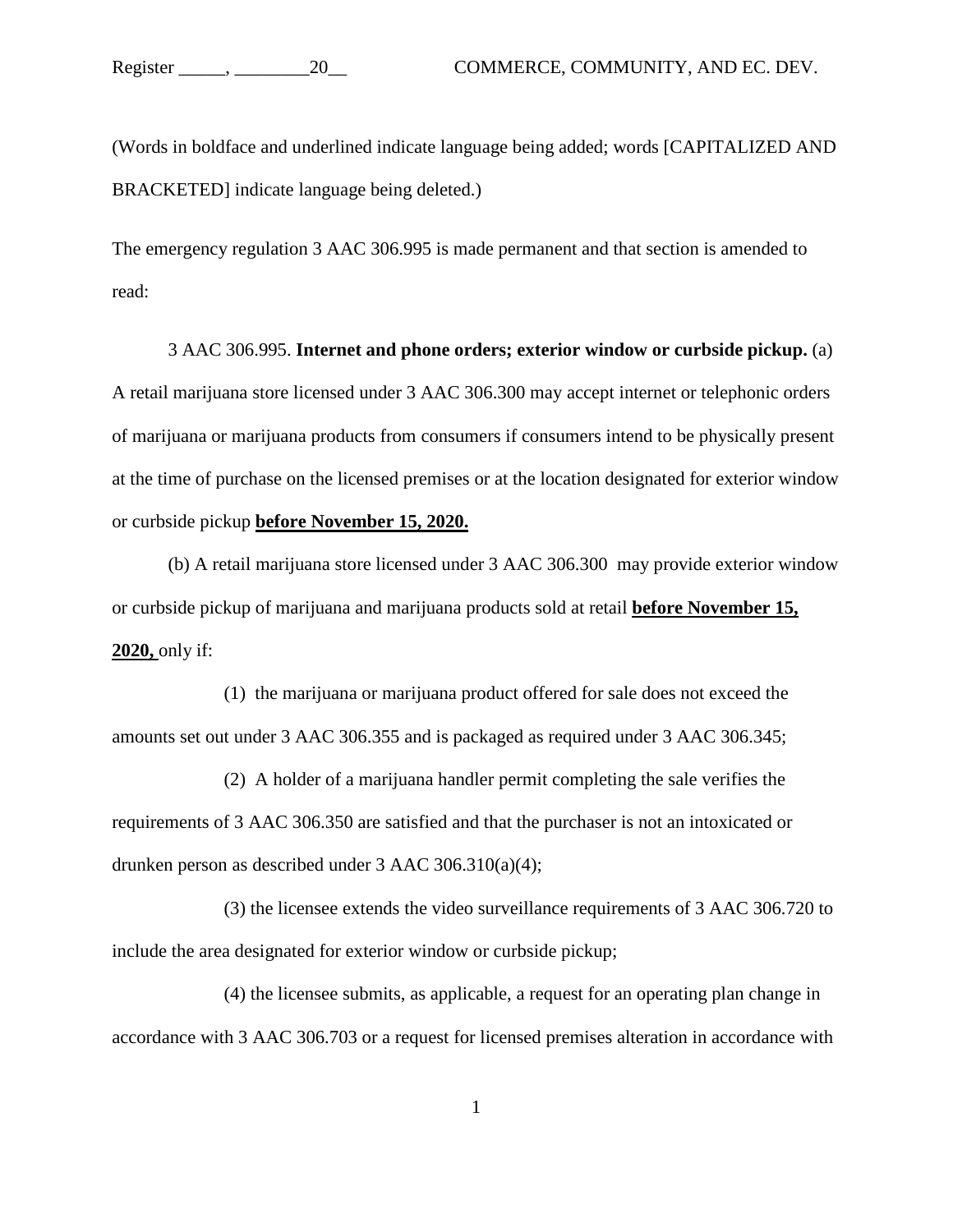3 AAC 306.705, for which fees shall be waived, and the director provides written approval of such change or alteration; and

(5) the licensee provides written assurance that the local government permits the change or alteration.

(c) A licensee that offers marijuana or marijuana products for exterior window or curbside pickup must consent to inspections of the areas designated for exterior window or curbside pickup, excluding private vehicles, at all reasonable times and in a reasonable manner by investigative personnel of the board or by other peace officers acting in their official capacity. This section is not intended to limit the existing powers of investigative personnel.

(d) For purposes of this section,

(1) "exterior window pickup" means a drive-through or sliding or opening window of a marijuana retail store from which marijuana or marijuana products may be purchased without consumers entering the licensed premises;

(2) "curbside pickup" means parking spots designated by a licensee for pickup of marijuana or marijuana products or an area immediately adjacent to an entrance to a licensee's business premises. (Eff. 4/17/2020, Register 234; am \_\_\_\_/\_\_\_\_/\_\_\_\_\_\_, Register \_\_\_\_\_\_)

|  | <b>Authority:</b> AS 17.38.010 | AS 17.38.150 | AS 17.38.900 |
|--|--------------------------------|--------------|--------------|
|  | AS 17.38.070                   | AS 17.38.190 |              |
|  | AS 17.38.121                   | AS 17.38.200 |              |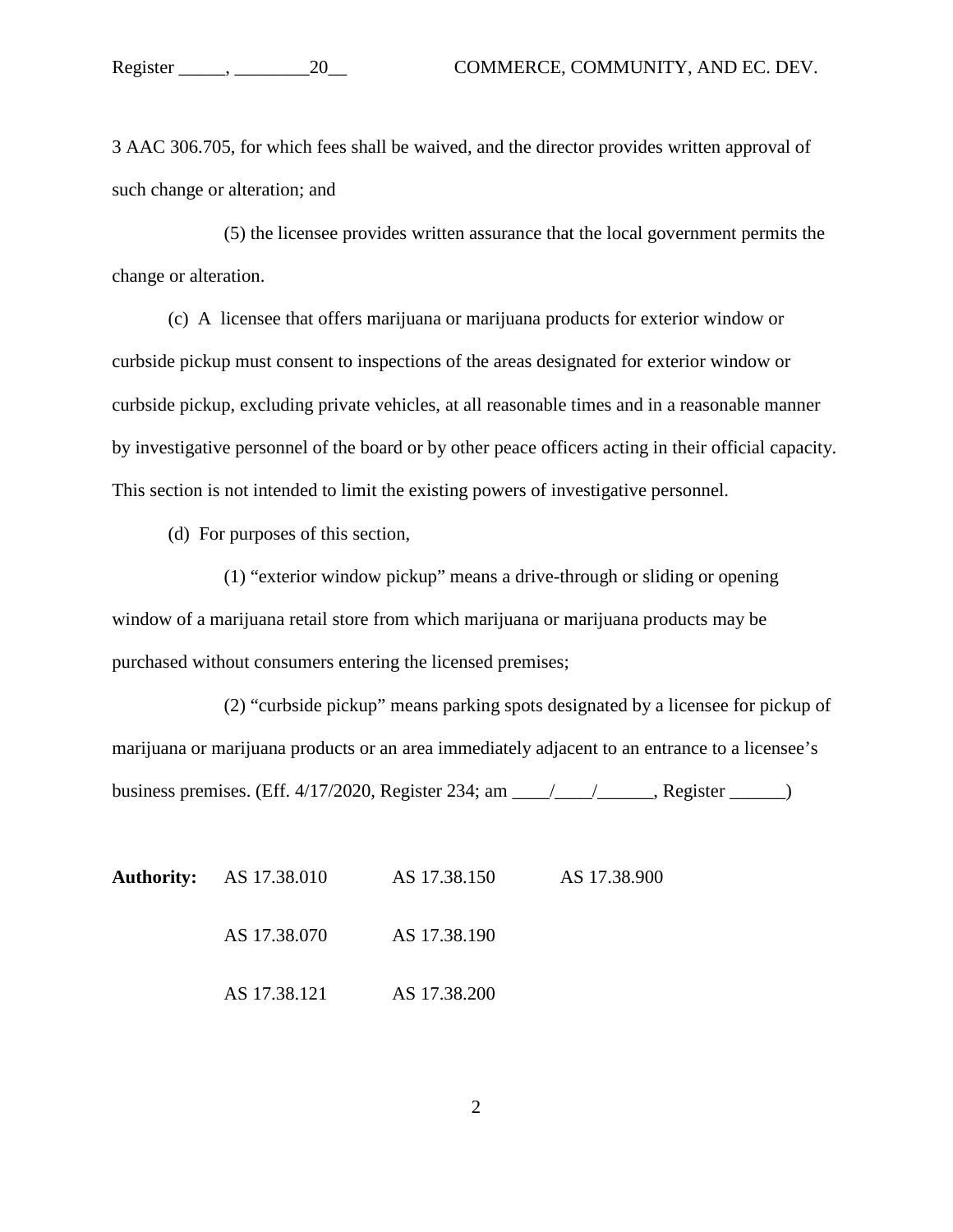| From:    | Christian Hudson                        |
|----------|-----------------------------------------|
| To:      | <b>CED AMCO REGS (CED sponsored)</b>    |
| Subject: | Allowing pick up at window not curbside |
| Date:    | Thursday, June 18, 2020 4:19:54 AM      |

A window pickup ordering style such as McDonald's drive thru could help speed along customers on their ways home or just out to grab something and don't want to step inside and deal with a stuffy wait, such as the problems is with asthmatics. On another note, it could boost sales indefinitely, not to mention you could always throw on a 1% boost on taxes for allowing such a thing. People won't be too outraged they get weed even quicker. Talking about the curbside that could be a little more tricky, what about the safety of the workers carrying out bud? Cameras aren't always the best option, sure not everyone is violent but due to the uprise in meth and heroin users we would prefer a safer way for both parties to be taken care of. The boost on tax is worth the trade off for a drive through ordering system with full visual menus. Heck even a 2% tax raise is worth it. The workers stay inside, and the people get their weed. Make sure some sort of teller window like at Walgreens mobile pharmacy. Or a system like the bank, if we adopted a system like at the bank we could assist a lot more customers at one time. If a fast food worker can serve food fast, then weed workers can too. Just don't allow people to work as slowly as bank tellers, they are such a drag and don't understand how much people demand. Fast food ordering style, with bank teller tubing equipment. Perfect blend.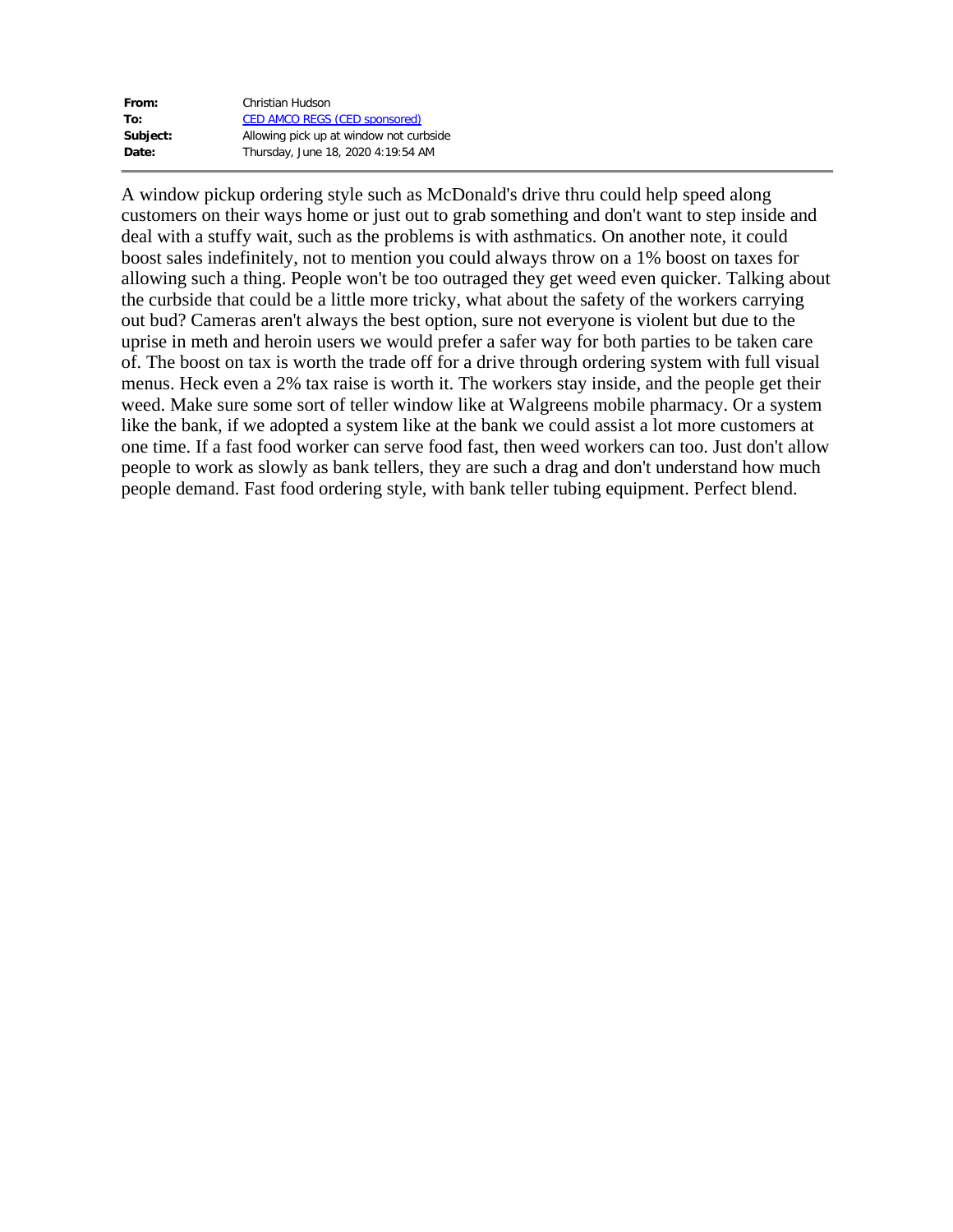

July 16, 2020

*Written Public Comment for July 17, 2020 MCB meeting*

Dear Honorable Marijuana Control Board Members,

The Alaska Marijuana Industry Association (AMIA) would like to offer the following public comment for your consideration:

#### *Curbside/Window Pickup*

The AMIA supports the permanent adoption of the Curbside/Window Pickup regulations. The industry has cautiously begun to implement curbside and window pickup options for customers. We have received positive feedback from retailers that have put these regulations into operation - this regulation change allows licensees another avenue to protect staff, customers, and the community. Lastly, if the board does not make this regulation permanent, we advise concurrence between the Governor's pandemic phase end date and emergency regulations set forth by the board.

#### *Working Groups*

We are pleased to note that AMCO and MCB are in the process of creating "Working Groups" to work on industry level issues that are too complex to deal with during MCB public meetings. We would encourage the MCB to consider the following when establishing guidelines for creating these groups:

- We see the following as priority working groups
	- Transportation
	- Testing
	- Product and packaging approval process
- Whenever possible, working groups should be made up of members that represent different backgrounds (e.g., all industry license types)
- We suggest that the MCB should set deadlines for delegated projects (e.g., 60-90 day period) to ensure progress is being achieved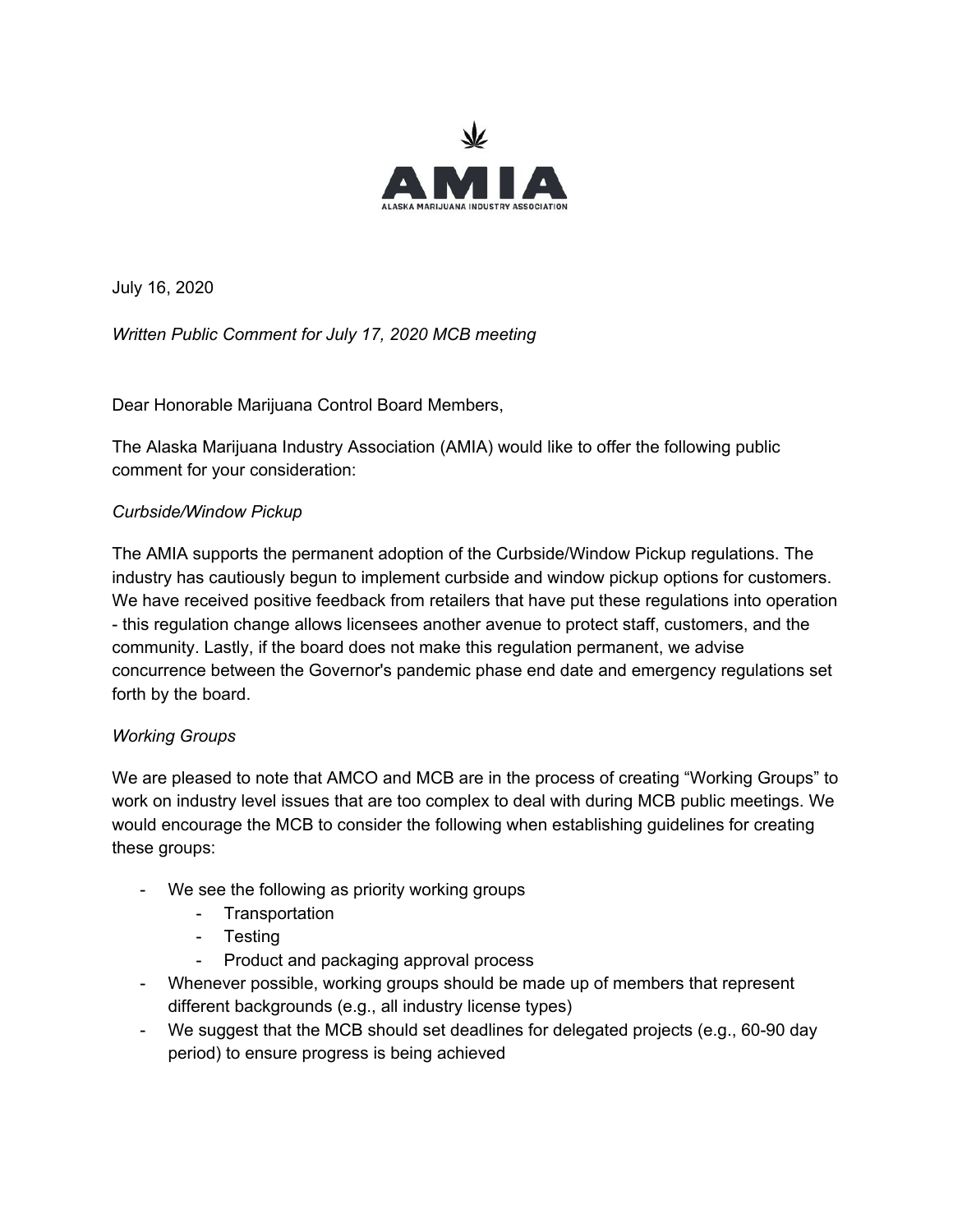#### *Consideration for Nursing Mothers*

Parents and caregivers employed in the cannabis industry must have the freedom to continue work during the precious early stages of child rearing, including the nursing stage. Under the current regulations, nursing mothers do not have the ability to care for their infants while at work. The AMIA has consistently received reported cases of nursing mothers struggling to maintain their positions in the cannabis industry due to the regulatory restrictions. In many cases, mothers have to resign from their positions because the situation is untenable. Those familiar with licensed cannabis operations understand that allowing nursing mothers a safe and clean space to nurse their infants does not pose a danger to the infants.

The cannabis industry has proven to be a solid source of employment for Alaskans. As the industry continues to grow, so do the employment opportunities in our state. Failure to provide consideration for parents with nursing infants effectively limits caregivers' ability to work in the cannabis industry. Protection for working parents and caregivers should be a priority for the MCB.

### *Consideration for Delays in Marjuana Handler Permits*

The AMIA notes that the COVID-19 pandemic has delayed the process of obtaining Marijuana Handler Permits (MHP). We suggest that the MCB consider ways of minimizing delays. One possibility would be for AMCO to electronically provide (i.e., email) a temporary permit when a person has satisfied the MHP requirements (passed test, received background check, etc.) and is approved for the MHP by AMCO. This would cut down the waiting period for the physical permit, which would allow people to begin work sooner. This consideration is particularly important during this time of high unemployment and economic uncertainty.

Ultimately, we hope that Marijuana regulations on permits will one day parallel the Alcohol regulations - Alcohol regulations allow individuals to begin employment sooner in the process of receiving a permit:

[https://www.commerce.alaska.gov/web/Portals/9/pub/ABC/AlcoholStatutesRegulations/Alcohol](https://www.commerce.alaska.gov/web/Portals/9/pub/ABC/AlcoholStatutesRegulations/AlcoholRegulations4-23-20.pdf) [Regulations4-23-20.pdf](https://www.commerce.alaska.gov/web/Portals/9/pub/ABC/AlcoholStatutesRegulations/AlcoholRegulations4-23-20.pdf)

#### "3 AAC 304.465. Alcohol server education course

(a) While selling or serving alcoholic beverages, a person required under AS 04.21.025 to complete an alcohol server education course and the person's on-duty supervisor shall carry or have available to show a current course card or a photocopy of the card certifying completion of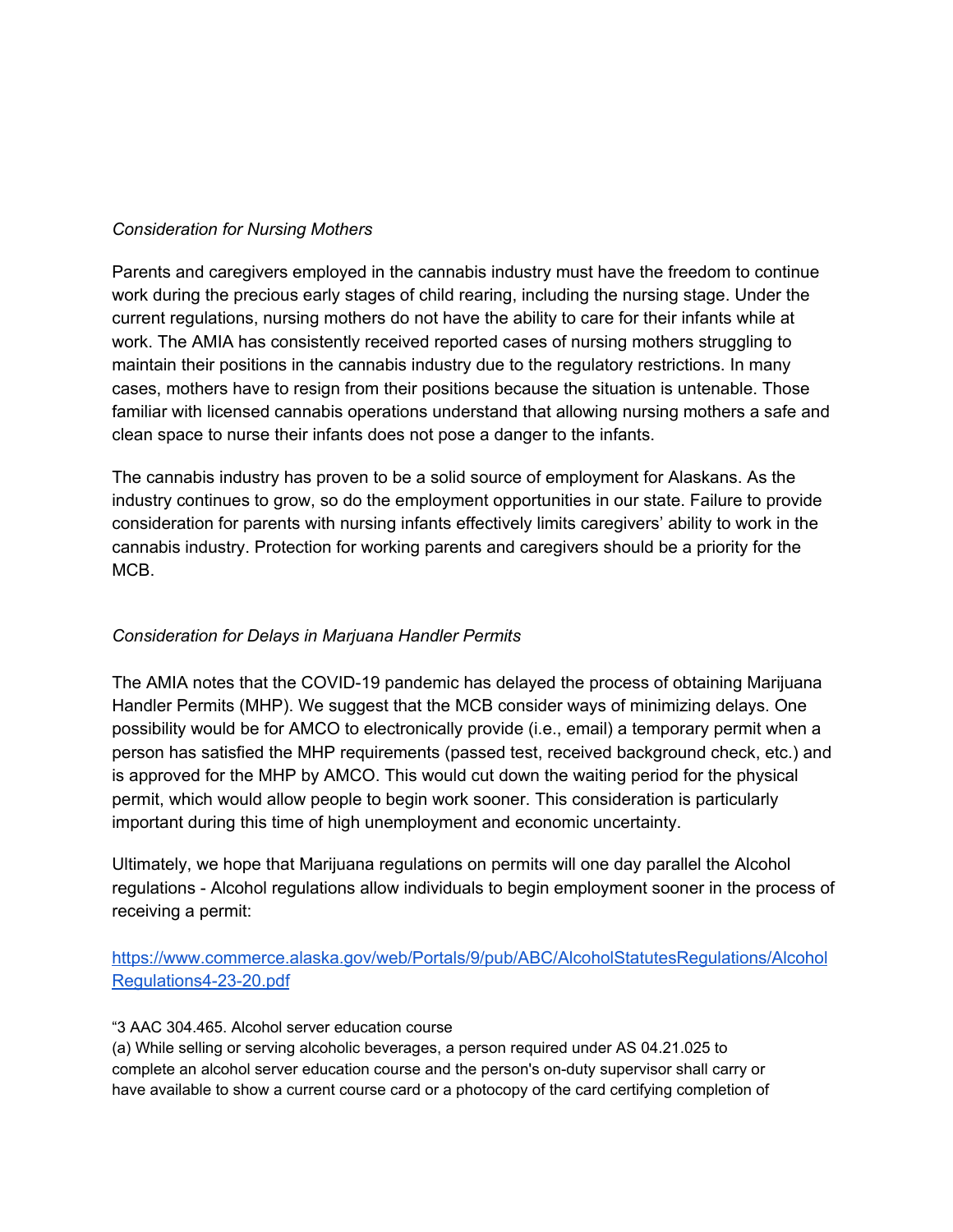an approved alcohol server education course. The card is effective for three years from the date of issuance during which time the person shall complete another approved course or successfully complete a written test demonstrating an understanding of the course subjects as required by AS04.21.025(c). The card must include the name and date of birth of the card holder, the name of the course, and the date of expiration of the card. If the card does not include a photograph of the holder, the person shall also carry a valid identification under 3 AAC 304.425(b). The card or a photocopy of the card must be shown upon request of a peace officer or board representative. **If the person cannot show a** current card or a copy of it on file on the premises, or show a date of hire less than 30 days **earlier, the person shall immediately cease selling or serving alcoholic beverages, or checking identification.**"

Thank you for the opportunity to provide public comment testimony.

Respectfully,

AMIA Board of Directors